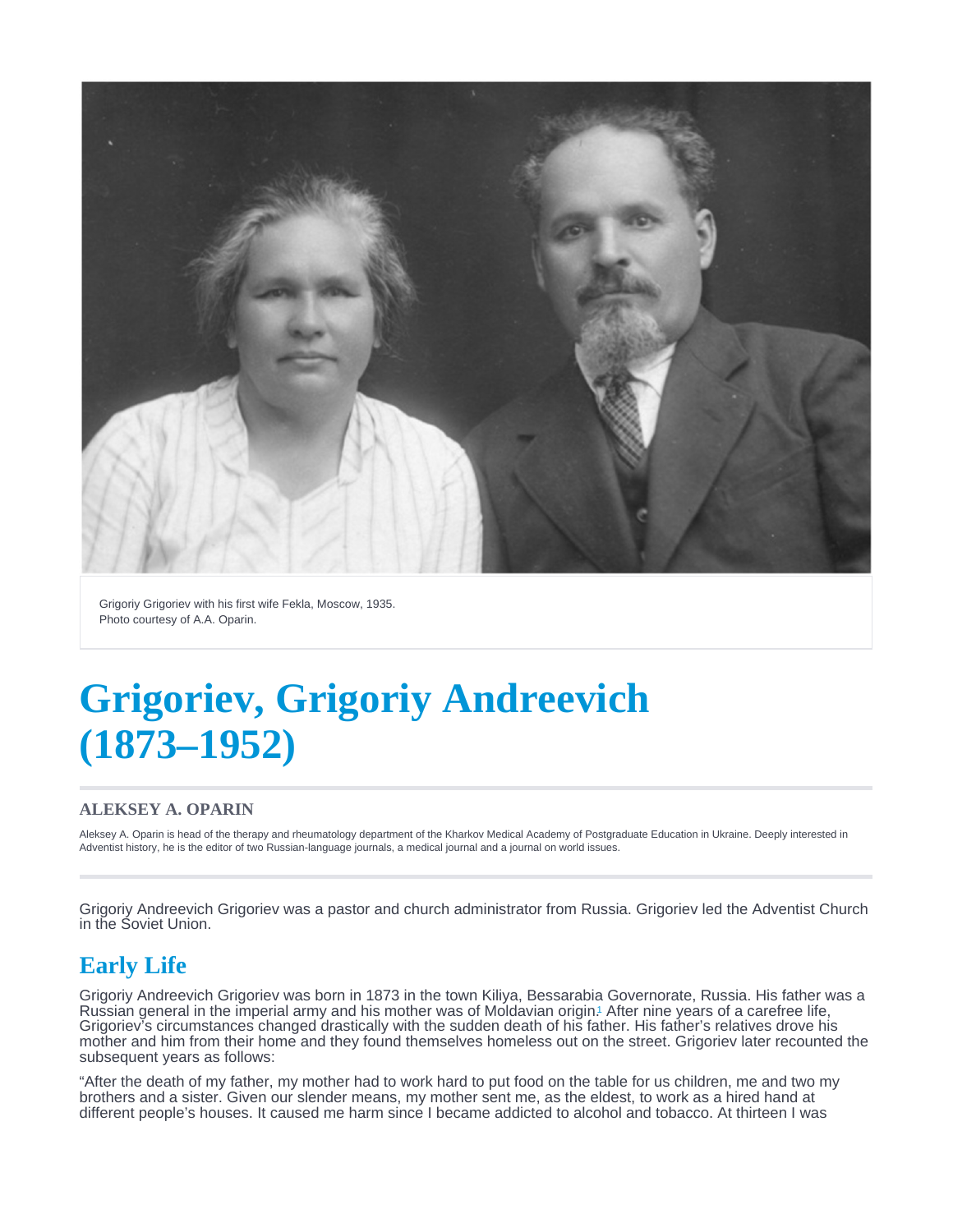<span id="page-1-0"></span>apprenticed to a blacksmith. At sixteen I had become a staunch atheist."<sup>2</sup>

#### Marriage and Family

In early 1903, Grigoriy and his mother moved to the farmstead Yagotintsevo in the Caucasus region. There he became friends with Adventists and was converted. On June 21, 1903, Grigoriy was baptized and became a member of the local congregation. On October 4 of the same year, Grigoriyi married Fekla Ivanovna, a fellow church member. Together they had three sons: Pavel, Semyon, and Leonid. The political climate in Russia shook Grigoriev's faith. In November 1906, inspired by popular revolutionary ideas, he left the Adventist Church, but returned in April 1908?

## **Ministry**

Grigoriev began his pastoral ministry in 1911 in the cities of Sochi, Khasavyurt, Vladikavkaz, and in the Kuban, which are in the North Caucasus region[.](#page-3-0)4 The police arrested him multiple times for evangelistic activities. Grigoriev was twice put into iron chains to march on foot to Siberia with other prisoners. During imprisonment he suffered torture. The last time he was arrested was in late 1916, when he was again sentenced to exile in Siberia. Serving his term in Siberia, he was released due to the February Revolution of 1917. The Russian Provisional Government granted amnesty to individuals imprisoned for their religious beliefs.

After the October Revolution in 1917 Grigoriev served the Adventist Church in Siberia and Southern Russia. He was elected as the president of the Don-Astrakhan Conference in 1920, and in September of the same year as president of the Middle-Russian Conference. In 1922 he was elected president of the North-Western Conference, and reelected in 1924. From 1928 to 1931, he served as a pastor in the city of Biysk in Siberia, making missionary trips and planting churches across that harsh land, severe frost and snowstorms notwithstanding. At the Sixth All-Union Session of the Seventh-day Adventist Church, he was one of the few who opposed the resolution to acquiesce to the state in policies on military service[.](#page-3-0)<sup>5</sup> In 1932 Grigoriev was transferred to Novosibirsk to serve as the president of the West Siberian Conference. Two years later, in early 1934, Grigoriev accepted an invitation from Heinrich J. Löbsack (also Loebsack or Lebsak), president of the All-Union Council of Seventh-day Adventists (AUCSDA), to serve in Moscow. This became a turning point in his life and ministry.

In Moscow, Grigoriev witnessed the arrest, persecution, and execution of nearly all the Adventist ministers and leaders. Löbsack was arrested as well. Shortly thereafter he entrusted Grigoriev with the leadership of the All-Union Council of Seventh-day Adventists in Russia until the next possible session.<sup>[6](#page-3-0)</sup>

After these terrible events, Grigoriev faced the task of leading and preserving the Adventist Church in the Soviet Union. The authorities forbade him to leave Moscow, so he managed his work outside of the capital through contacts and correspondence, illegally and at the risk of his life. His main contact was Pastor Silman who lived in Novosibirsk. Silman was a photographer by profession and was, therefore, allowed to travel to various cities, including Moscow, to purchase work-related equipment. Silman used this position to meet with Grigoriev and receive instructions and communication for the surviving local congregations. Grigoriev also maintained contact with the congregations through a voluminous correspondence. Each month he received and responded to dozens of letters from church members from across the Soviet Union. Church members shared with him their sorrows, troubles, and joys, and in turn Grigoriev's letters were more pastoral and personal than administrational[,](#page-3-0) and included at times materials published in Maslina, Golos Istiny, and other Adventist journals.

Once World War II had broken out, a story is told that Grigoriev was summoned unexpectedly to the Kremlin to speak with Stalin. It so happened that they had both been exiled by the Tsarist government to the same place in Siberia, and there Grigoriev had explained biblical prophecies to Stalin. This was the reason for the interview. Stalin wished to know Grigoriev's opinion on whether the Germans, in view of the Bible, would occupy Moscow. To this Grigoriev answered: The Germans are doomed to fail. According to Daniel's prophecies, any new global empire will never arise again. Europe will not be united under the rule of Hitler. The Russians are destined to punish him.

In October 1941, Grigoriev was evacuated to the city of Ulyanovsk because the state authorities thought that Moscow would be soon occupied by Germans. Therefore, they evacuated government institutions and major industrial enterprises, as well as many civilians (who wished to be safe and secure) to eastern regions of the USSR. Grigoriev likely expressed his wish to leave for a safer place, but he returned to Moscow in August 1942. During his stay in Ulyanovsk, he lived not far from the house of Alexy I, Patriarch of the Russian Orthodox Church, who was also evacuated to that city. The two elderly men became friends.<sup>[8](#page-3-0)</sup>

Not long after Grigoriev's return to Moscow in 1942, the religious situation in the Soviet Union began to improve. In 1944 the Council for the Affairs of Religious Cults was formed to regulate non-Orthodox religious activity, and thus the existence of these religions and, to some extent, their legitimacy was implied. Grigoriev repeatedly solicited the Council to allow the re-establishment of the All-Union Council of Seventh-day Adventists (AUCSDA) and to permit Adventist ministers who had been released from prison or were serving in territories now part of the Soviet Union to travel to Moscow. But at this time the authorities were reluctant to allow former prisoners to resume service. To revive the official leadership of the Church, Grigoriev was therefore compelled to travel the country to contact the few surviving ministers. The All-Union Council of Seventh-day Adventists was finally re-established in 1946. Thanks to the efforts of Grigoriev, quite a few Adventist congregations in the territory of the Soviet Union were registered in the first post-war years. Grigoriev shared his small apartment with pastor Pavel A. Matsanov and his family, and the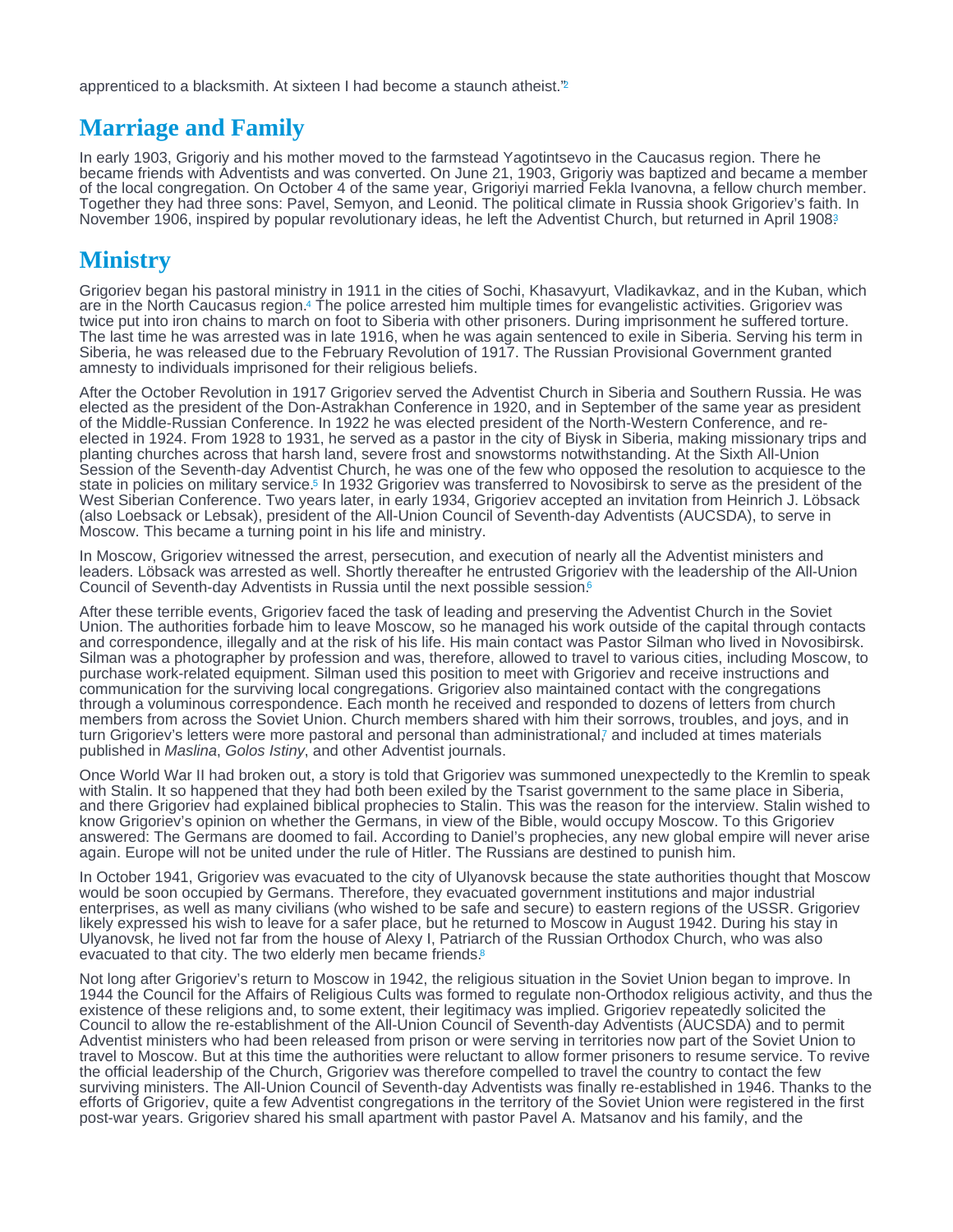<span id="page-2-0"></span>apartment served as the AUCSDA headquarters.

## Later Life

Due to complications from frostbite received in the time of exile, Grigoriev later suffered gangrene in both of his legs, which led to his death on March 12, 1[9](#page-3-0)52. He was still the president of the AUCSDA at that time.

## **Legacy**

Grigoriev's leadership played a key role in preserving the unity and existence of the Adventist Church during the brutal reign of Stalin. After World War II, he contributed to restoring the administrative and territorial structure of the Adventist Church at the national, regional, and local levels.

# Memory Statements: A. M. Demidov

"All who knew brother Grigoriev cannot but agree that he was definitely a morally sane, kind, strong, and charming person, a Christian who was so great on the Holy Scriptures and stood so close to Christ that everybody felt invisible ties between him and the Heaven and angels. For all that Grigoriy was healthy, energetic, and physically tough…Sociability was his most salient characteristic. Wherever possible, he organized Adventist churches, appointed elders and preachers, clarified disputes, and resolved contradictions. However, he was not only a true Christian and successful preacher, but also exhibited brotherly feelings to all neighbors. All, including his opponents, felt that they had to deal with a friend, a 'brother Grigoriy'…He was at home with all people… and they turned to him... Grigoriy continuously, diligently, and successfully learned from communion with nature and people, as well as from books that he read. It stands to reason that he especially loved and preferred the Bible—a book that he extensively studied and from which he willingly read, with expression, aloud to his listeners… Grigoriy was a man of wide reading, well versed in Russian literature. He had a good knowledge of the best Ivan Krylov's fables, poems of famous Russian authors, writings of Nikolay Gogol, Leo Tolstoy, Nikolay Leskov, etc. It took him only an evening to have a dip in a book so that he could fix its contents in his mind. His cast of mind and behavior were strongly reminiscent of those of medieval Valdenses or Huguenots."<sup>[10](#page-3-0)</sup>

#### Memory Statements: Jean Nussbaum

Once brother Jean Nussbaum, a General Conference employee, happened to be a member of one of the foreign delegations that occasionally visited Moscow during those years. He met with Pastor Grigoriev and, having returned from Moscow, shared his impressions about this man: "That which brother Grigoriev could not speak out was given with his eyes, filled with grief. They expressed so much pain and sorrow…but he had to keep quiet about it."

#### **SOURCES**

Demidov, A. M. "Kratkoe zhizneopisanie brata G.A. Grigorieva." Unpublished manuscript. Personal archives of A. A. Oparin.

Grigoriev, G. A. "Kak ya sdelalsia veruyushchim," Maslina, September 1909.

\_\_\_\_\_\_\_\_\_ "Pyatdesyat dnei po stepiam Altaiskogo kraya," Golos Istiny Magazine (no. 3, 1928).

Heinz, D., Oparin, A. A., Yunak, D. O., and Pešelis, A. Dushi pod zhertvennikom. Kniga Pamyati Tserkvi Adventistov Sed'mogo Dnia, posviashchennaya zhertvam religioznykh repressiy vo vremya Tsarskoi Rossii i Sovetskogo Soyuza (1886-1986). Khar'kov: Fakt, 2010.

Heinz, D., Oparin, A. A., Yunak, D. O., and Pešelis, A. Fotokhronika Tserkvi Adventistov Sed'mogo Dnia v Tsarskoi Rossii, SSSR i SNG. Khar'kov: Fakt, 2002.

Oparin, A. A. Kogda plachut sosny. Khar'kov: Fakt, 2007.

\_\_\_\_\_\_\_\_\_\_. Psalmy, napisannye krov'yu. Khar'kov: Fakt, 2007.

Yunak, D. O. Istoriya Tserkvi Adventistov Sed'mogo Dnia v Rossii (1886-2000) (v dvukh tomakh). Zaokskiy: Istochnik Zhizni, 2002.

#### **NOTES**

<sup>1.</sup> Alexsey, Oparin, Kogda plachut sosny, (Khar'kov: Fakt, 2007), 38-40[.?](#page-0-0)